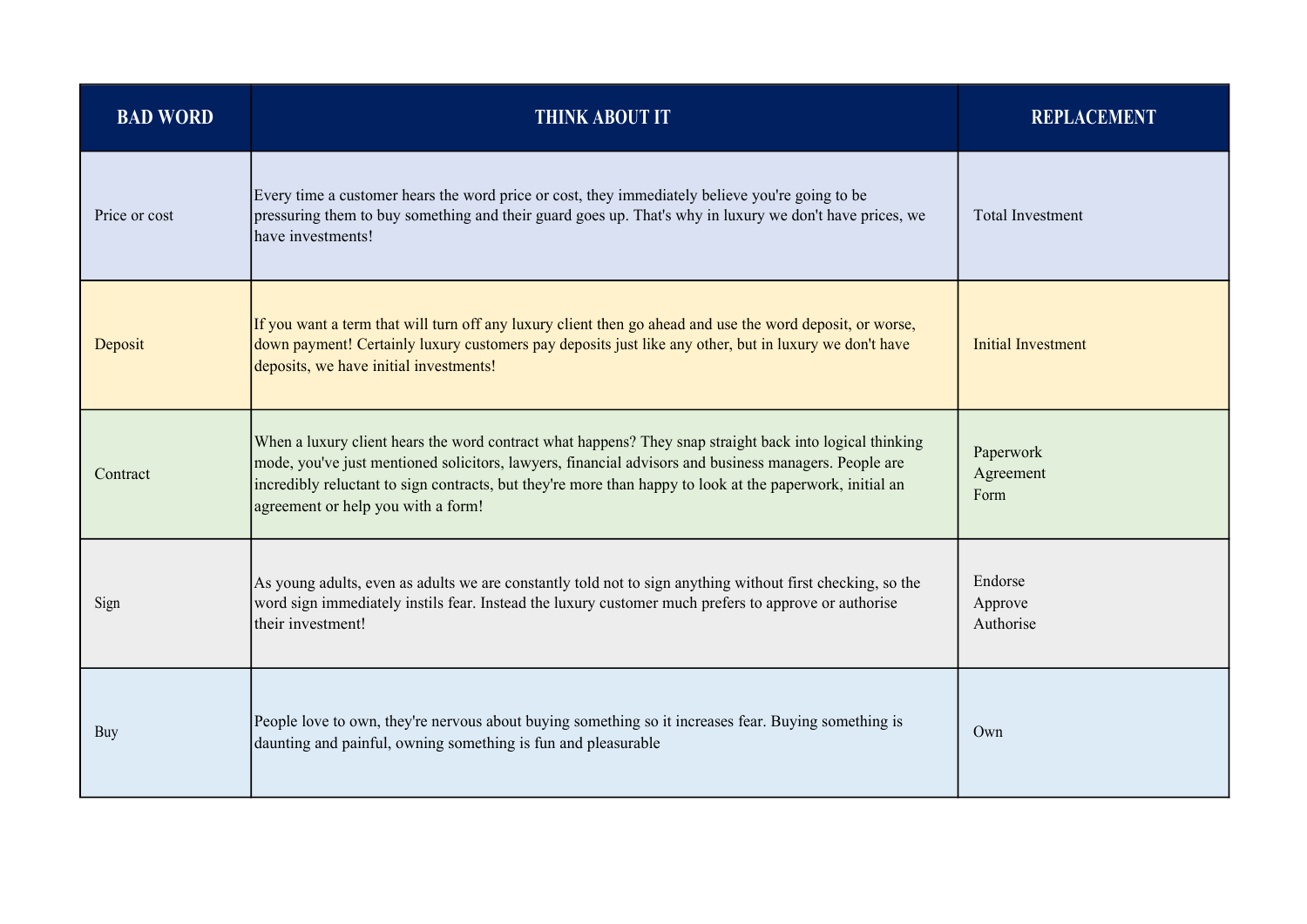| <b>BAD WORD</b> | <b>THINK ABOUT IT</b>                                                                                                                                                                                                                                                                                                                                                                                                                                                                                             | <b>REPLACEMENT</b>                                                                 |
|-----------------|-------------------------------------------------------------------------------------------------------------------------------------------------------------------------------------------------------------------------------------------------------------------------------------------------------------------------------------------------------------------------------------------------------------------------------------------------------------------------------------------------------------------|------------------------------------------------------------------------------------|
| Sell            | Second hand car salesmen sell things, infomercials on TV sell things. Luxury ambassadors help you<br>acquire, help you obtain or work with you to supply something. But we never sell you something!                                                                                                                                                                                                                                                                                                              | Help you acquire<br>Help you obtain<br>Work with you to supply                     |
| Sold            | Never has anyone said with a happy smile and a joyous tone "Look what a salesperson sold me today!"<br>People tend to say "Look what I bought today". Whilst bought may be the past tense of buy, it's also a<br>word we use to boast about ownership. Bought a house, bought a car, bought a yacht.<br>I sold one to the CEO of Billionaire Company. "Did you indeed, well I wont be as gullible as him!".<br>CEO of Billionaire Company bought one last week. "Did he? Well if he owns one then I want one too" | You never sold your product to the<br>previous client. They bought it from<br>you! |
| Objections      | The human mind has boxes and when you say the word objection, "I've heard this objection before", The<br>mind opens up the box labelled objections and hey presto! Inside that box is lots of other objections they<br>hadn't thought about! We don't have objections in luxury, we have areas of concern with which we help<br>put your mind at ease.<br>"Yes I help put Mr Billionaires mind at ease last week when he had the same area of concern"                                                            | Areas of concern                                                                   |
| Deal            | So many people have been told by sales people in the past that "this is a good deal", so they end up<br>buying it, didn't like it, and are now very sceptical of anything that is suggested as a good deal. We don't<br>have "good deals" in luxury. Good deals are for second hand Ford Fiestas. We have opportunities or<br>transactions.<br>We've helped a lot of people with the opportunity to own this wonderful decanter                                                                                   | Opportunity or Transaction                                                         |
| Customer        | We don't have customers in luxury. High street stores have customers, luxury companies have clients.                                                                                                                                                                                                                                                                                                                                                                                                              | Client                                                                             |